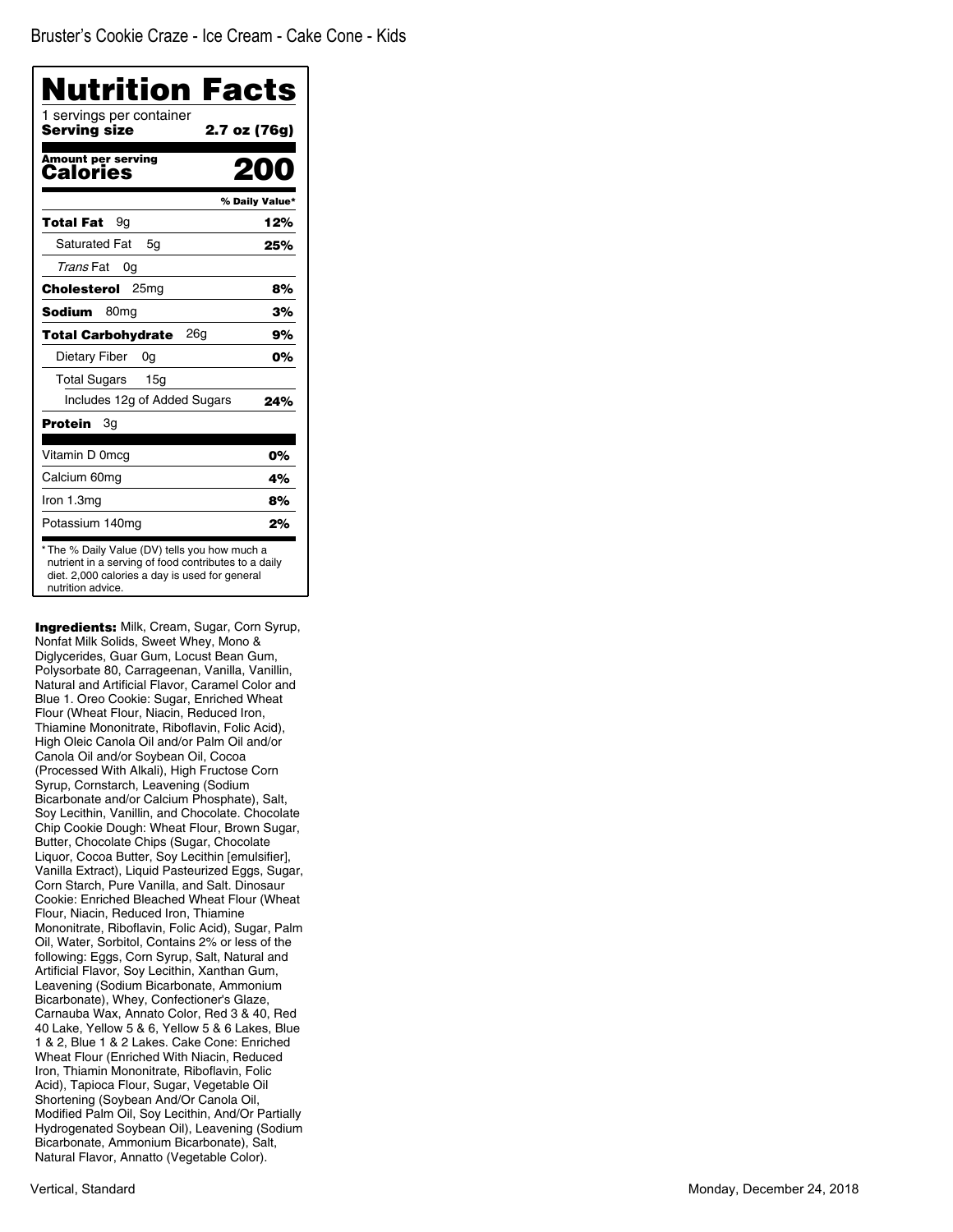| 1 servings per container<br>Servina size | 5.2 oz (146g)  |
|------------------------------------------|----------------|
| <b>Amount per serving</b><br>Calories    | 370            |
|                                          | % Daily Value* |
| 18a<br>Total Fat                         | 23%            |
| <b>Saturated Fat</b><br>10 <sub>a</sub>  | 50%            |
| Trans Fat<br>0g                          |                |
| 50 <sub>mq</sub><br>Cholesterol          | 17%            |
| Sodium<br>150mg                          | 7%             |
| 47q<br><b>Total Carbohydrate</b>         | 17%            |
| Dietary Fiber<br>0g                      | 0%             |
| <b>Total Sugars</b><br>29g               |                |
| Includes 23g of Added Sugars             | 46%            |
| Protein<br>5g                            |                |
| Vitamin D 0mcg                           | 0%             |
| Calcium 120mg                            | 10%            |
| Iron 2mg                                 | 10%            |
| Potassium 280mg                          | 6%             |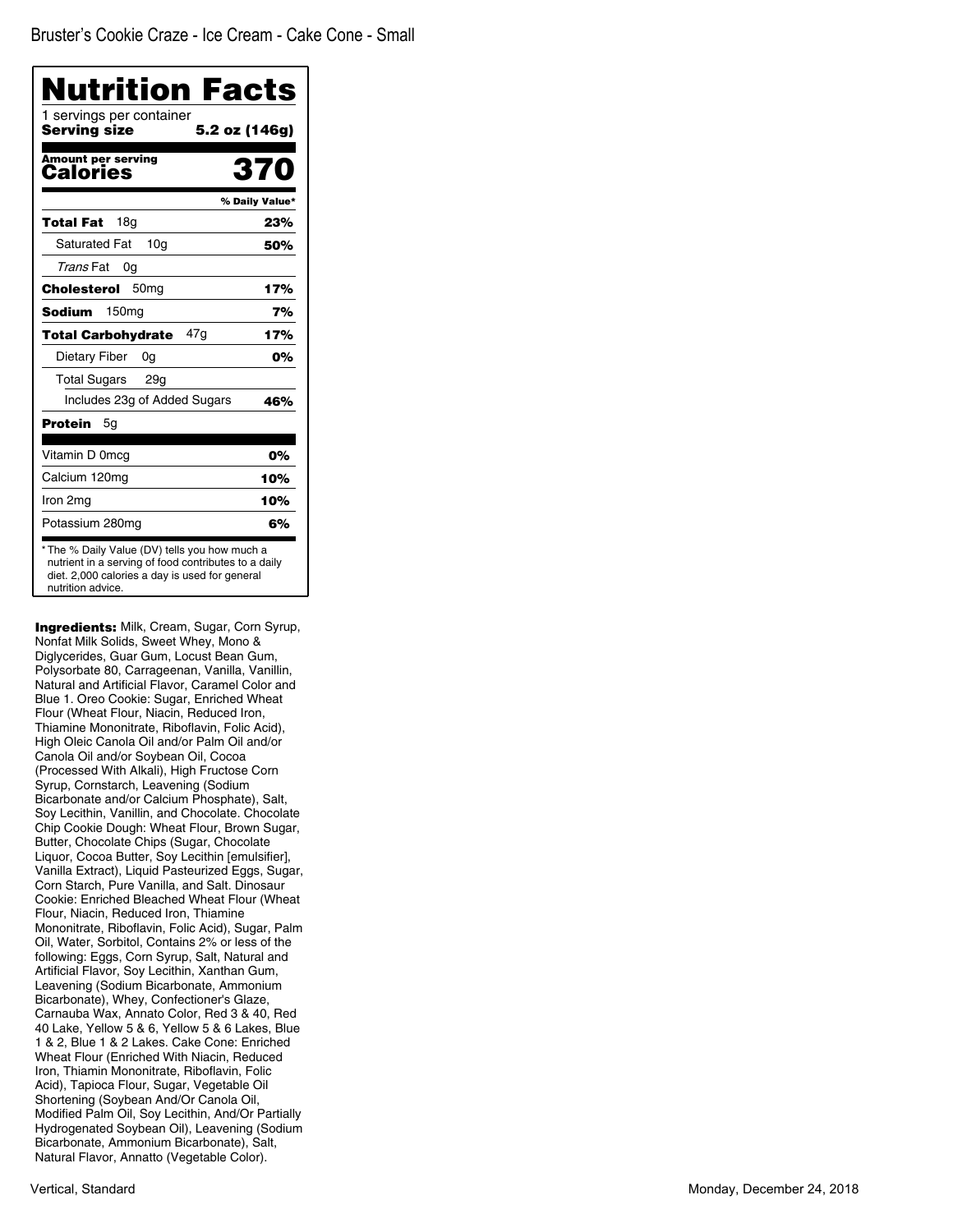| Nutrition Facts<br>1 servings per container<br>Servina size | 7.7 oz (216g)  |
|-------------------------------------------------------------|----------------|
| <b>Amount per serving</b><br>Calories                       | 550            |
|                                                             | % Daily Value* |
| 27g<br>Total Fat                                            | 35%            |
| <b>Saturated Fat</b><br>15 <sub>q</sub>                     | 75%            |
| Trans Fat<br>0g                                             |                |
| 70 <sub>mg</sub><br>Cholesterol                             | 23%            |
| Sodium<br>220 <sub>mg</sub>                                 | 10%            |
| 68g<br><b>Total Carbohydrate</b>                            | 25%            |
| Dietary Fiber<br>0g                                         | 0%             |
| <b>Total Sugars</b><br>44g                                  |                |
| Includes 35g of Added Sugars                                | 70%            |
| Protein<br>7g                                               |                |
| Vitamin D 0mcg                                              | 0%             |
| Calcium 190mg                                               | 15%            |
| Iron 3mg                                                    | 20%            |
| Potassium 420mg                                             | 8%             |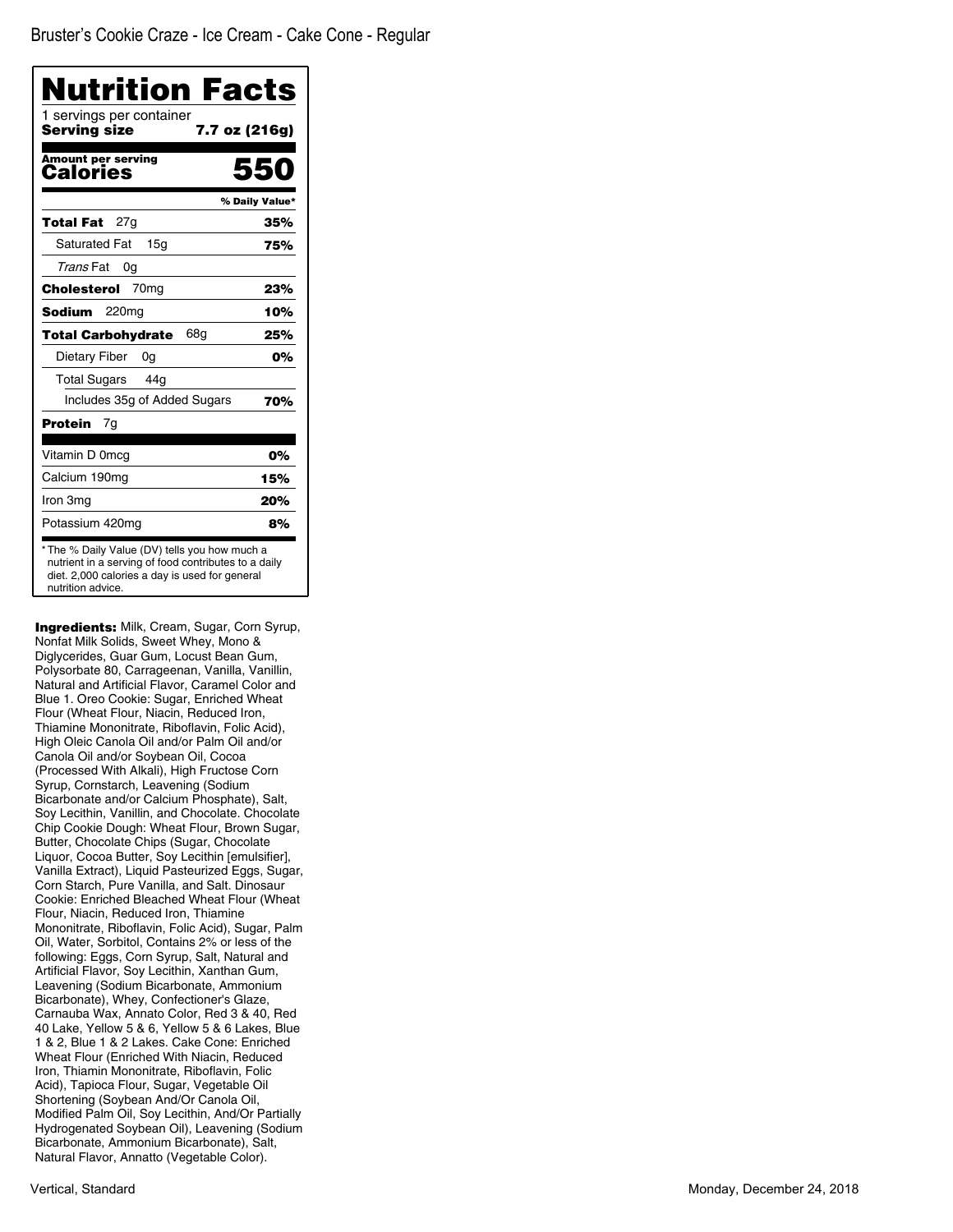| Nutrition Facts<br>1 servings per container<br>Servina size | 10.2 oz (286g) |
|-------------------------------------------------------------|----------------|
| <b>Amount per serving</b><br>Calories                       | 720            |
|                                                             | % Daily Value* |
| 36g<br><b>Total Fat</b>                                     | 46%            |
| <b>Saturated Fat</b><br>20a                                 | 100%           |
| Trans Fat<br>0g                                             |                |
| Cholesterol<br>95 <sub>mg</sub>                             | 32%            |
| Sodium<br>280 <sub>mg</sub>                                 | 12%            |
| <b>Total Carbohydrate</b><br>89g                            | 32%            |
| Dietary Fiber<br>$<$ 1g                                     | 4%             |
| Total Sugars<br>58 <sub>q</sub>                             |                |
| Includes 46g of Added Sugars                                | 92%            |
| Protein<br>10a                                              |                |
| Vitamin D 0.5mcg                                            | 2%             |
| Calcium 250mg                                               | 20%            |
| Iron 4mg                                                    | 25%            |
| Potassium 560mg                                             | 10%            |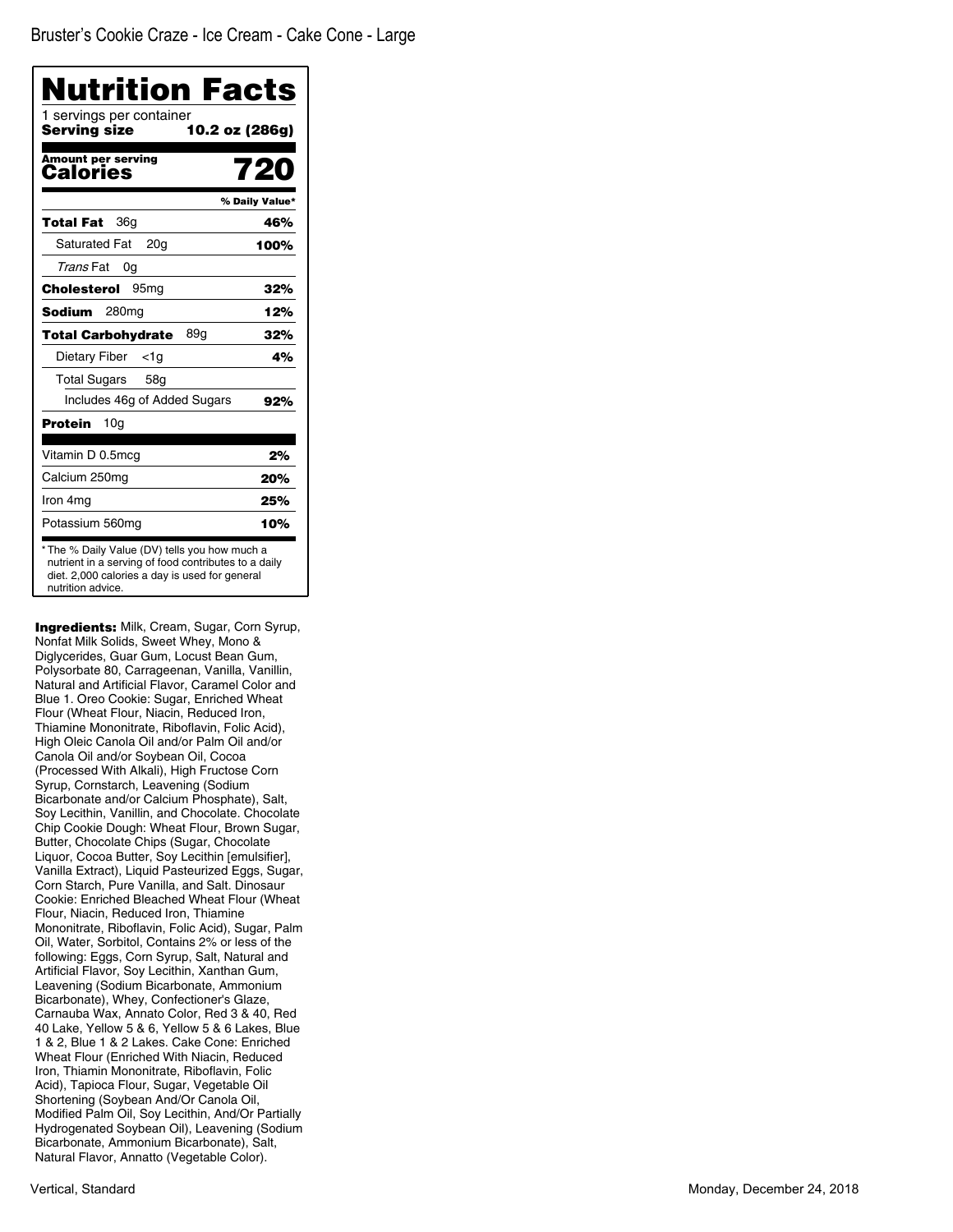Bruster's Cookie Craze - Ice Cream - Dish - Kids

| <b>Nutrition Facts</b><br>1 servings per container<br>Serving size | 2.5 oz (70g)   |
|--------------------------------------------------------------------|----------------|
| <b>Amount per serving</b>                                          |                |
| Calories                                                           | 170            |
|                                                                    | % Daily Value* |
| 9a<br>Total Fat                                                    | 12%            |
| <b>Saturated Fat</b><br>5g                                         | 25%            |
| Trans Fat<br>0g                                                    |                |
| <b>Cholesterol</b> 25mg                                            | 8%             |
| 70 <sub>mg</sub><br><b>Sodium</b>                                  | 3%             |
| 21g<br><b>Total Carbohydrate</b>                                   | 8%             |
| Dietary Fiber<br>0g                                                | 0%             |
| <b>Total Sugars</b><br>15 <sub>q</sub>                             |                |
| Includes 12g of Added Sugars                                       | 24%            |
| Protein<br>2g                                                      |                |
| Vitamin D 0mcg                                                     | 0%             |
| Calcium 60mg                                                       | 4%             |
| Iron 1mg                                                           | 6%             |
| Potassium 140mg                                                    | 2%             |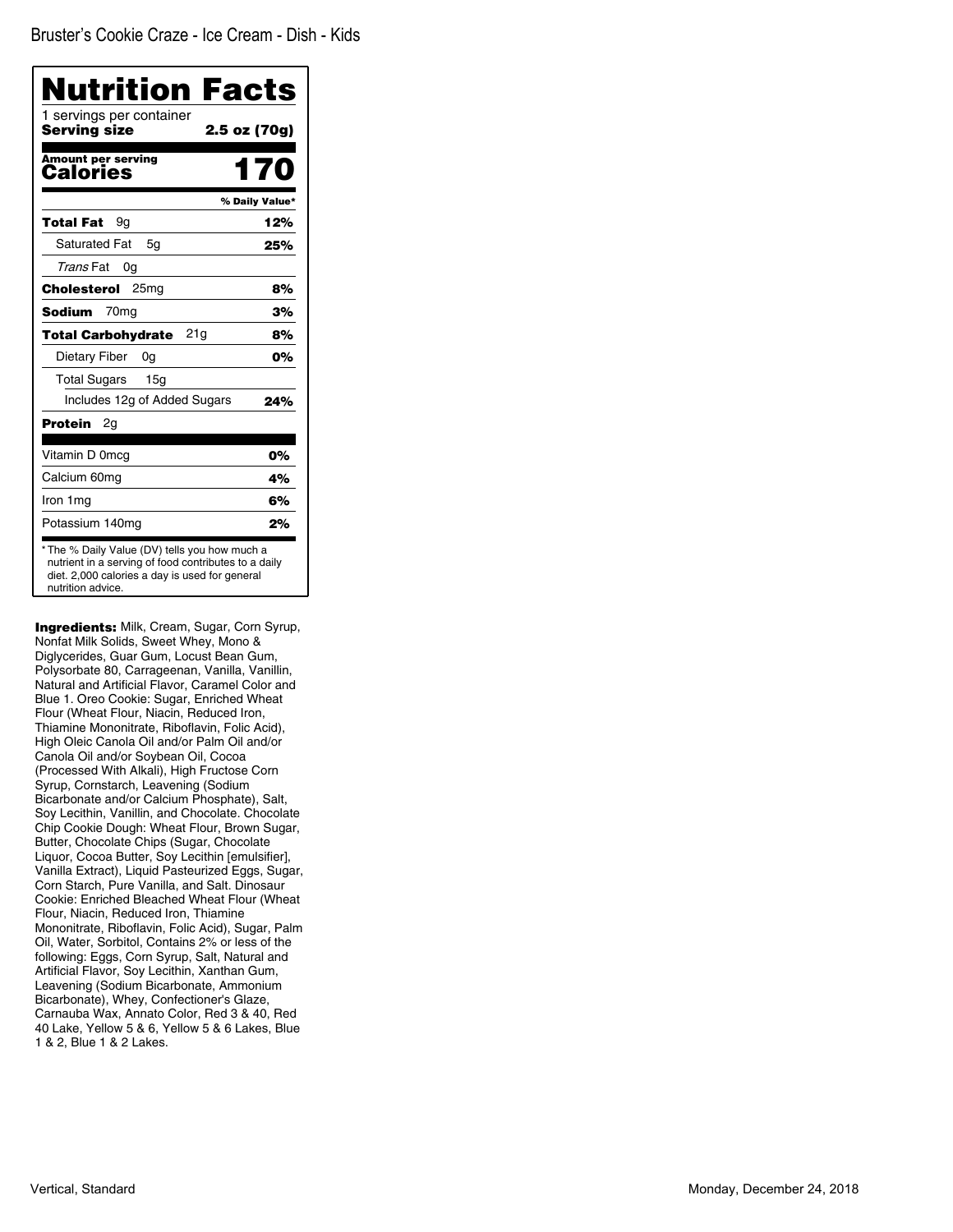| 1 servings per container<br>Servina size | 5 oz (140g)    |
|------------------------------------------|----------------|
| <b>Amount per serving</b><br>Calories    | 350            |
|                                          | % Daily Value* |
| 18a<br>Total Fat                         | 23%            |
| <b>Saturated Fat</b><br>10 <sub>q</sub>  | 50%            |
| Trans Fat<br>0g                          |                |
| 50 <sub>mg</sub><br>Cholesterol          | 17%            |
| 135 <sub>mq</sub><br>Sodium              | 6%             |
| 42a<br><b>Total Carbohydrate</b>         | 15%            |
| Dietary Fiber<br>0g                      | 0%             |
| <b>Total Sugars</b><br>29q               |                |
| Includes 23g of Added Sugars             | 46%            |
| Protein<br>5g                            |                |
| Vitamin D 0mcg                           | 0%             |
| Calcium 120mg                            | 10%            |
| Iron 2mg                                 | 10%            |
| Potassium 280mg                          | 6%             |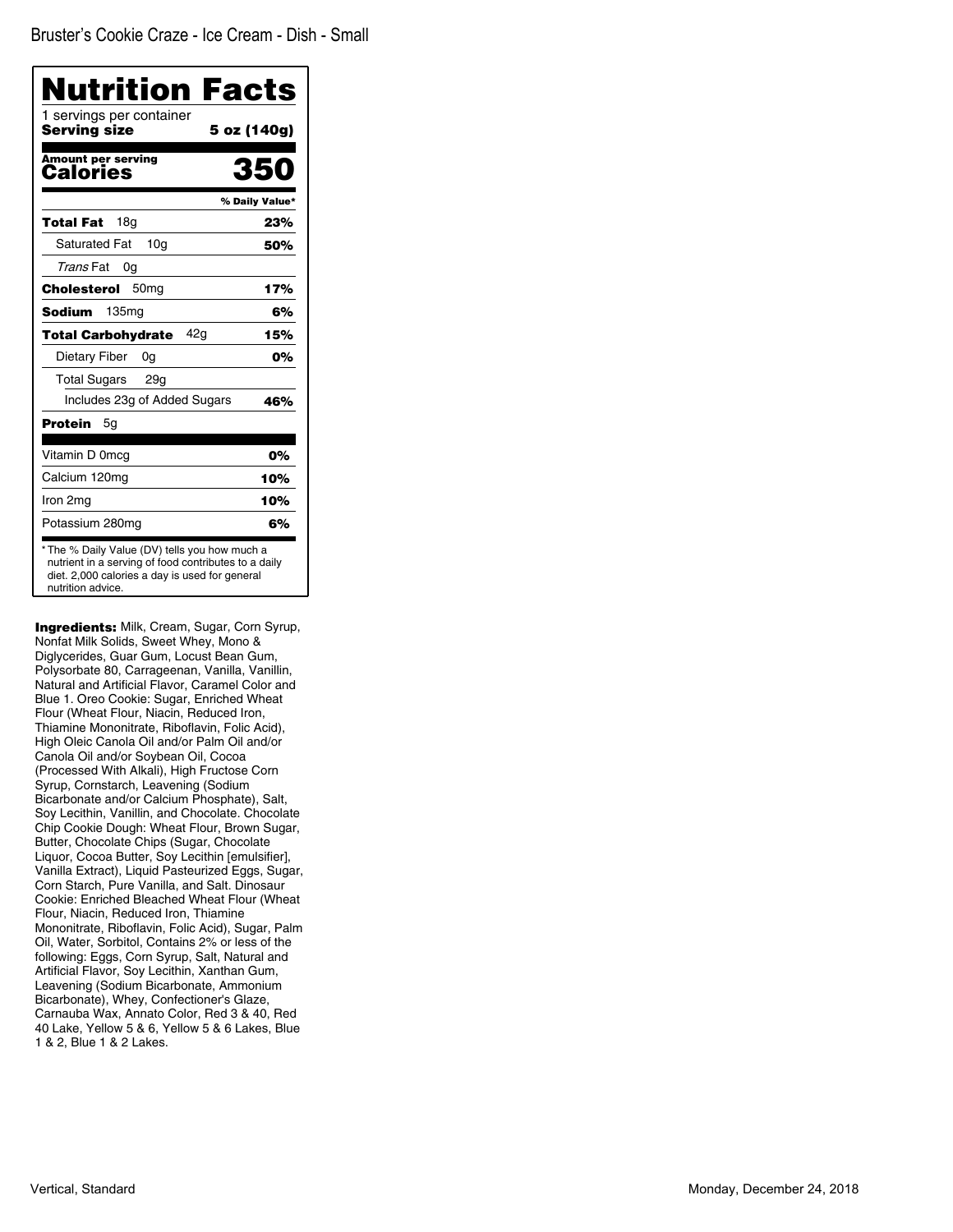| 1 servings per container<br>Servina size | 7.5 oz (210g)  |
|------------------------------------------|----------------|
| <b>Amount per serving</b><br>Calories    | 520            |
|                                          | % Daily Value* |
| 27a<br>Total Fat                         | 35%            |
| <b>Saturated Fat</b><br>15q              | 75%            |
| Trans Fat<br>0g                          |                |
| 70 <sub>mg</sub><br>Cholesterol          | 23%            |
| 210 <sub>mg</sub><br>Sodium              | 9%             |
| 63a<br><b>Total Carbohydrate</b>         | 23%            |
| Dietary Fiber<br>0g                      | 0%             |
| <b>Total Sugars</b><br>44q               |                |
| Includes 35g of Added Sugars             | 70%            |
| Protein<br>7g                            |                |
| Vitamin D 0mcg                           | 0%             |
| Calcium 190mg                            | 15%            |
| Iron 3mg                                 | 15%            |
| Potassium 410mg                          | 8%             |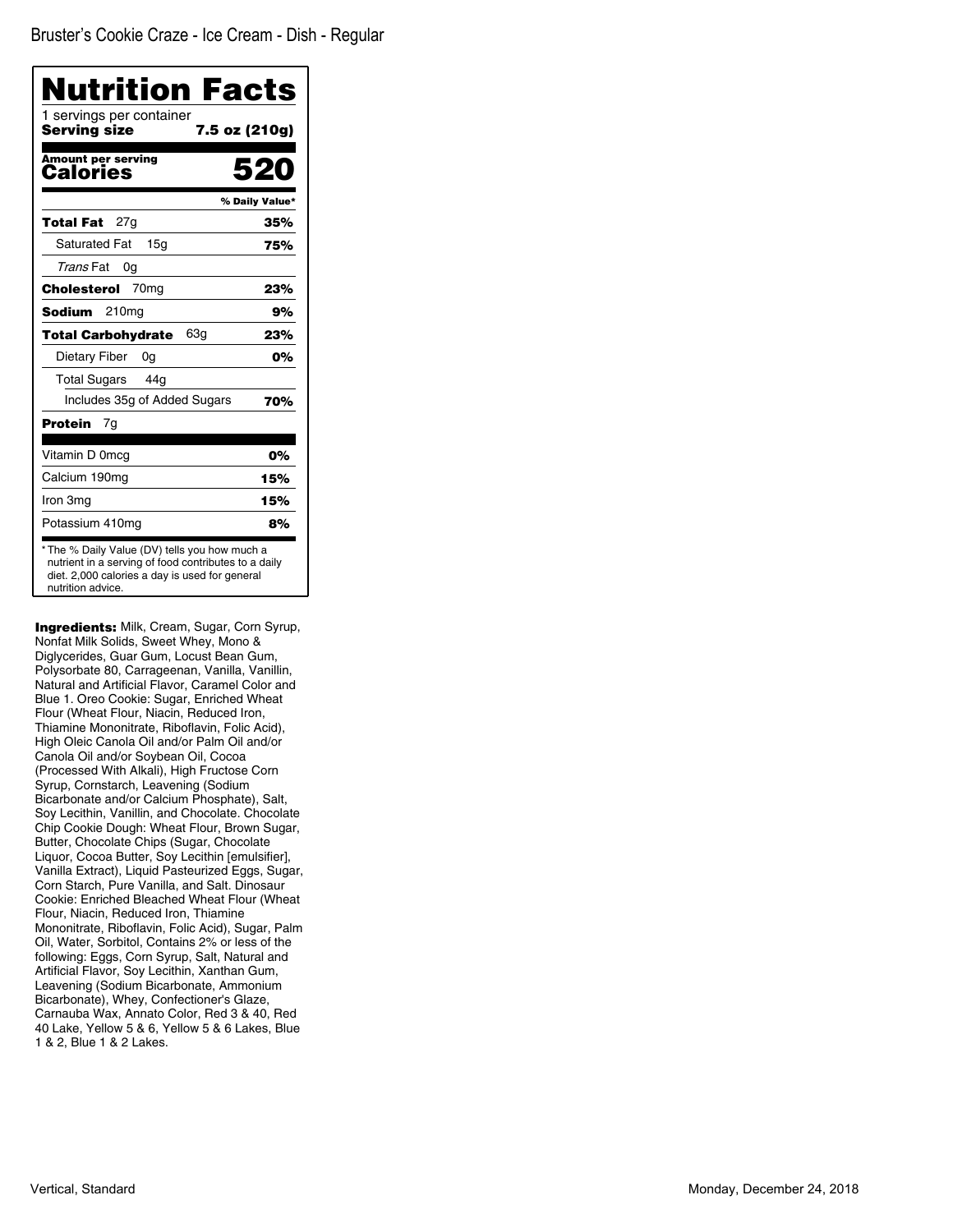| 1 servings per container<br>Serving size | 10 oz (280g)   |
|------------------------------------------|----------------|
| <b>Amount per serving</b><br>Calories    | na             |
|                                          | % Daily Value* |
| 36g<br>Total Fat                         | 46%            |
| <b>Saturated Fat</b><br>20 <sub>g</sub>  | 100%           |
| Trans Fat<br>0g                          |                |
| Cholesterol<br>95 <sub>mq</sub>          | 32%            |
| 270 <sub>mg</sub><br>Sodium              | 12%            |
| 84a<br><b>Total Carbohydrate</b>         | 31%            |
| Dietary Fiber<br><1a                     | 4%             |
| <b>Total Sugars</b><br>58a               |                |
| Includes 46g of Added Sugars             | 92%            |
| Protein<br>9a                            |                |
| Vitamin D 0.5mcg                         | 2%             |
| Calcium 250mg                            | 20%            |
| Iron 4mg                                 | 20%            |
| Potassium 550mg                          | 10%            |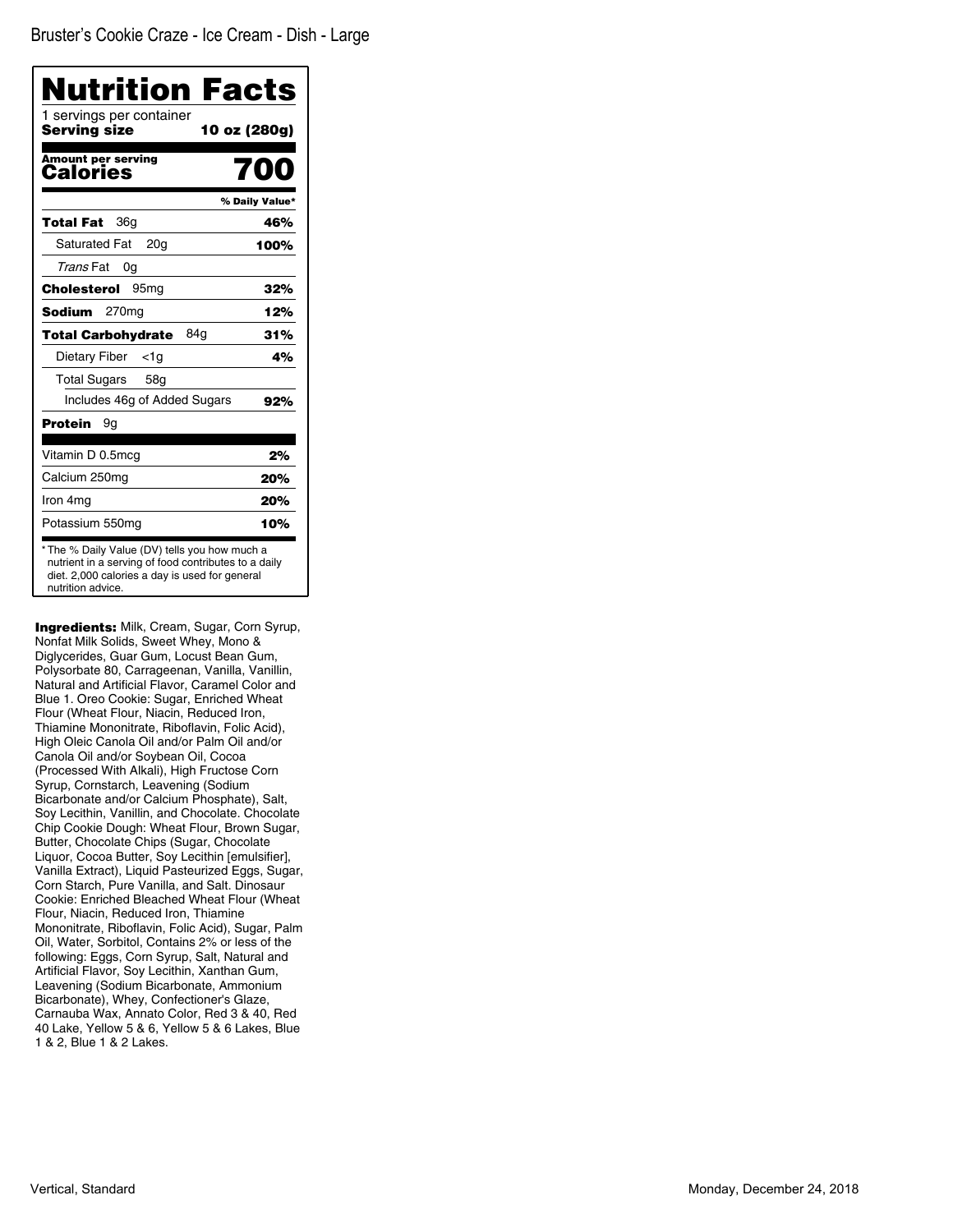| Nutrition Facts<br>1 servings per container<br>Servina size | 3 oz (83g)     |
|-------------------------------------------------------------|----------------|
|                                                             |                |
| <b>Amount per serving</b><br>Calories                       | 230            |
|                                                             | % Daily Value* |
| Total Fat<br>9g                                             | 12%            |
| <b>Saturated Fat</b><br>5g                                  | 25%            |
| Trans Fat<br>0g                                             |                |
| 25 <sub>mg</sub><br>Cholesterol                             | 8%             |
| Sodium<br>90 <sub>mq</sub>                                  | 4%             |
| 33a<br><b>Total Carbohydrate</b>                            | 12%            |
| Dietary Fiber<br>0g                                         | 0%             |
| <b>Total Sugars</b><br>18g                                  |                |
| Includes 15g of Added Sugars                                | 30%            |
| 3g<br>Protein                                               |                |
| Vitamin D 0mcg                                              | 0%             |
| Calcium 80mg                                                | 6%             |
| Iron 1.3mg                                                  | 8%             |
| Potassium 160mg                                             | 4%             |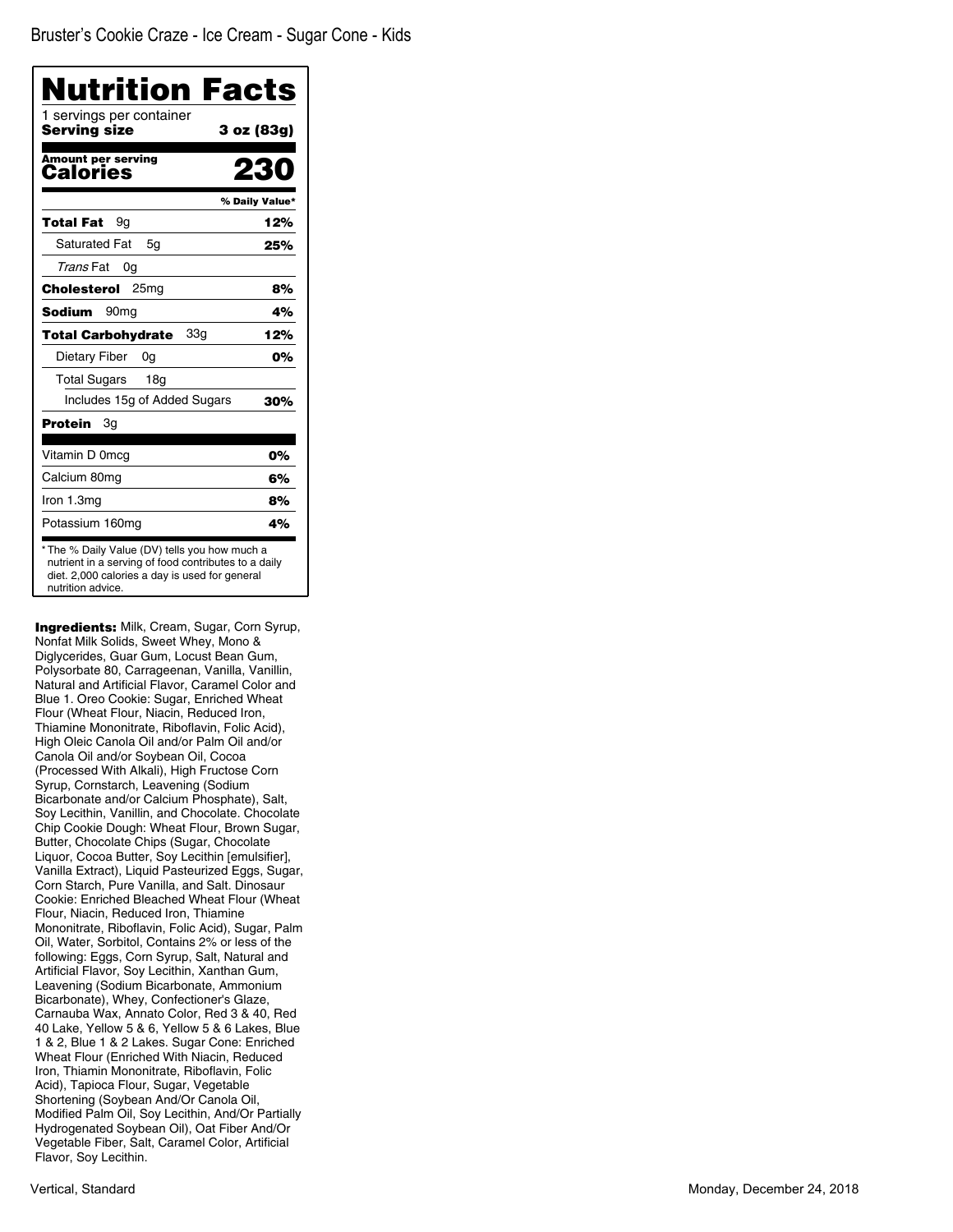| 1 servings per container<br>Servina size | 5.5 oz (153g)  |
|------------------------------------------|----------------|
| <b>Amount per serving</b><br>Calories    |                |
|                                          | % Daily Value* |
| 18a<br>Total Fat                         | 23%            |
| <b>Saturated Fat</b><br>10 <sub>a</sub>  | 50%            |
| Trans Fat<br>0g                          |                |
| 50 <sub>mq</sub><br>Cholesterol          | 17%            |
| 160 <sub>mg</sub><br>Sodium              | 7%             |
| 54a<br><b>Total Carbohydrate</b>         | 20%            |
| Dietary Fiber<br>0g                      | 0%             |
| <b>Total Sugars</b><br>32g               |                |
| Includes 26g of Added Sugars             | 52%            |
| Protein<br>5g                            |                |
| Vitamin D 0mcg                           | 0%             |
| Calcium 140mg                            | 10%            |
| Iron 2mg                                 | 10%            |
| Potassium 300mg                          | 6%             |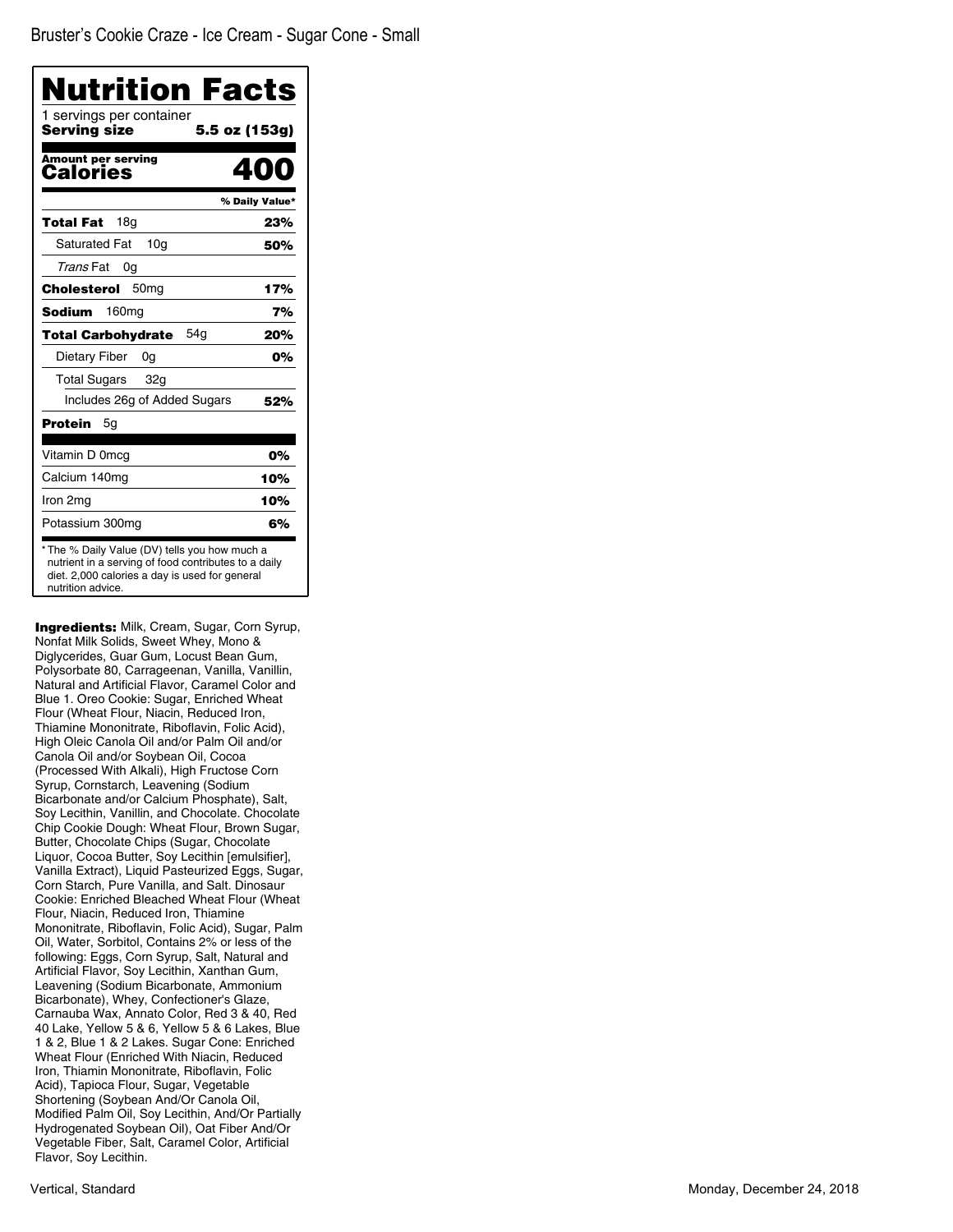| Nutrition Facts<br>1 servings per container |                |
|---------------------------------------------|----------------|
| Servina size                                | 8 oz (223g)    |
| Amount per serving<br>Calories              | 580            |
|                                             | % Daily Value* |
| 27a<br>Total Fat                            | 35%            |
| <b>Saturated Fat</b><br>15 <sub>q</sub>     | 75%            |
| Trans Fat<br>0g                             |                |
| 70 <sub>mg</sub><br>Cholesterol             | 23%            |
| 230 <sub>mg</sub><br>Sodium                 | 10%            |
| 75a<br><b>Total Carbohydrate</b>            | 27%            |
| Dietary Fiber<br>0g                         | 0%             |
| <b>Total Sugars</b><br>47g                  |                |
| Includes 38g of Added Sugars                | 76%            |
| Protein<br>7g                               |                |
| Vitamin D 0mcg                              | 0%             |
| Calcium 200mg                               | 15%            |
| Iron 3mg                                    | 20%            |
| Potassium 430mg                             | 10%            |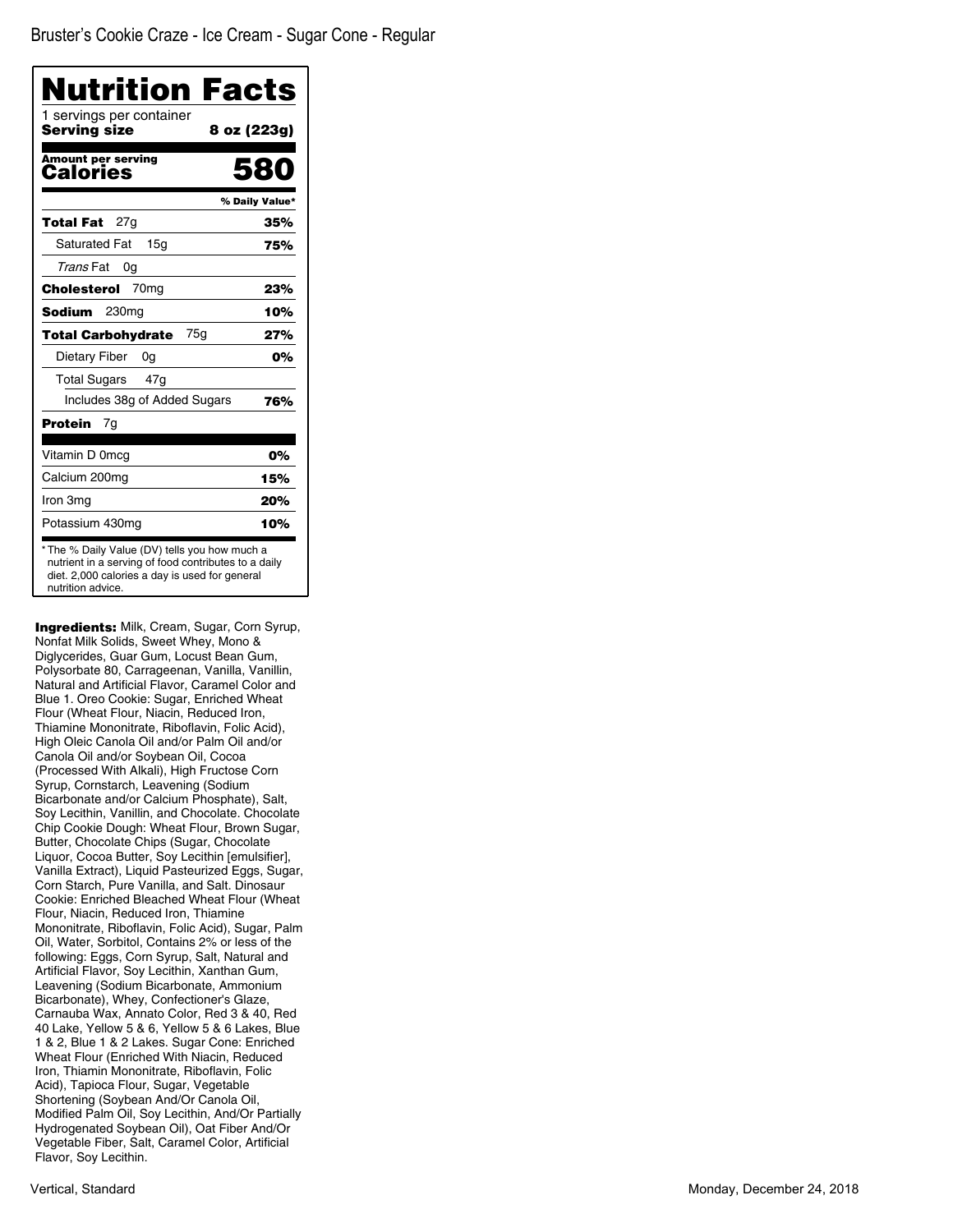| <b>Nutrition Facts</b><br>1 servings per container |                |
|----------------------------------------------------|----------------|
| Servina size                                       | 10.5 oz (293g) |
| Amount per serving<br>Calories                     | 750            |
|                                                    | % Daily Value* |
| 36a<br>Total Fat                                   | 46%            |
| <b>Saturated Fat</b><br>20 <sub>q</sub>            | 100%           |
| Trans Fat<br>0g                                    |                |
| 95 <sub>mg</sub><br>Cholesterol                    | 32%            |
| 290 <sub>mg</sub><br>Sodium                        | 13%            |
| 96a<br><b>Total Carbohydrate</b>                   | 35%            |
| Dietary Fiber <1g                                  | 4%             |
| Total Sugars<br>61g                                |                |
| Includes 49g of Added Sugars                       | 98%            |
| Protein<br>- 10g                                   |                |
| Vitamin D 0.5mcg                                   | 2%             |
| Calcium 270mg                                      | 20%            |
| Iron 4mg                                           | 25%            |
| Potassium 570mg                                    | 10%            |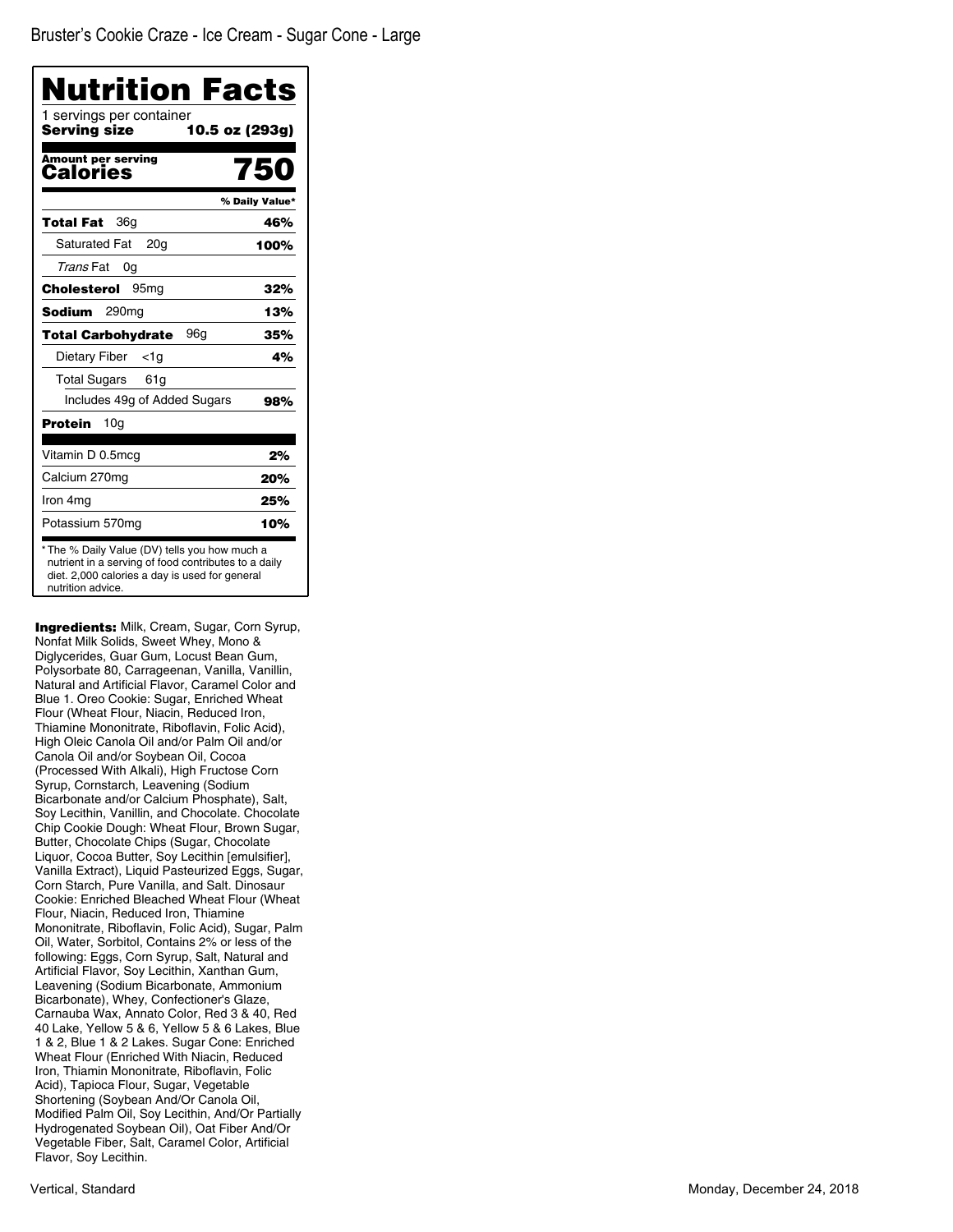| <b>Nutrition Facts</b><br>1 servings per container |                |
|----------------------------------------------------|----------------|
| Serving size                                       | 3.6 oz (100g)  |
| <b>Amount per serving</b><br>Calories              |                |
|                                                    | % Daily Value* |
| 12g<br>Total Fat                                   | 15%            |
| Saturated Fat<br>6q                                | 30%            |
| <i>Trans</i> Fat<br>0g                             |                |
| 30 <sub>mq</sub><br>Cholesterol                    | 10%            |
| Sodium<br>70 <sub>mq</sub>                         | 3%             |
| 44 q<br><b>Total Carbohydrate</b>                  | 16%            |
| Dietary Fiber<br>0g                                | 0%             |
| <b>Total Sugars</b><br>25g                         |                |
| Includes 22g of Added Sugars                       | 44%            |
| <b>Protein</b><br>4g                               |                |
| Vitamin D 0mcg                                     | 0%             |
| Calcium 60mg                                       | 4%             |
| Iron 1.5mg                                         | 8%             |
| Potassium 140mg                                    | 2%             |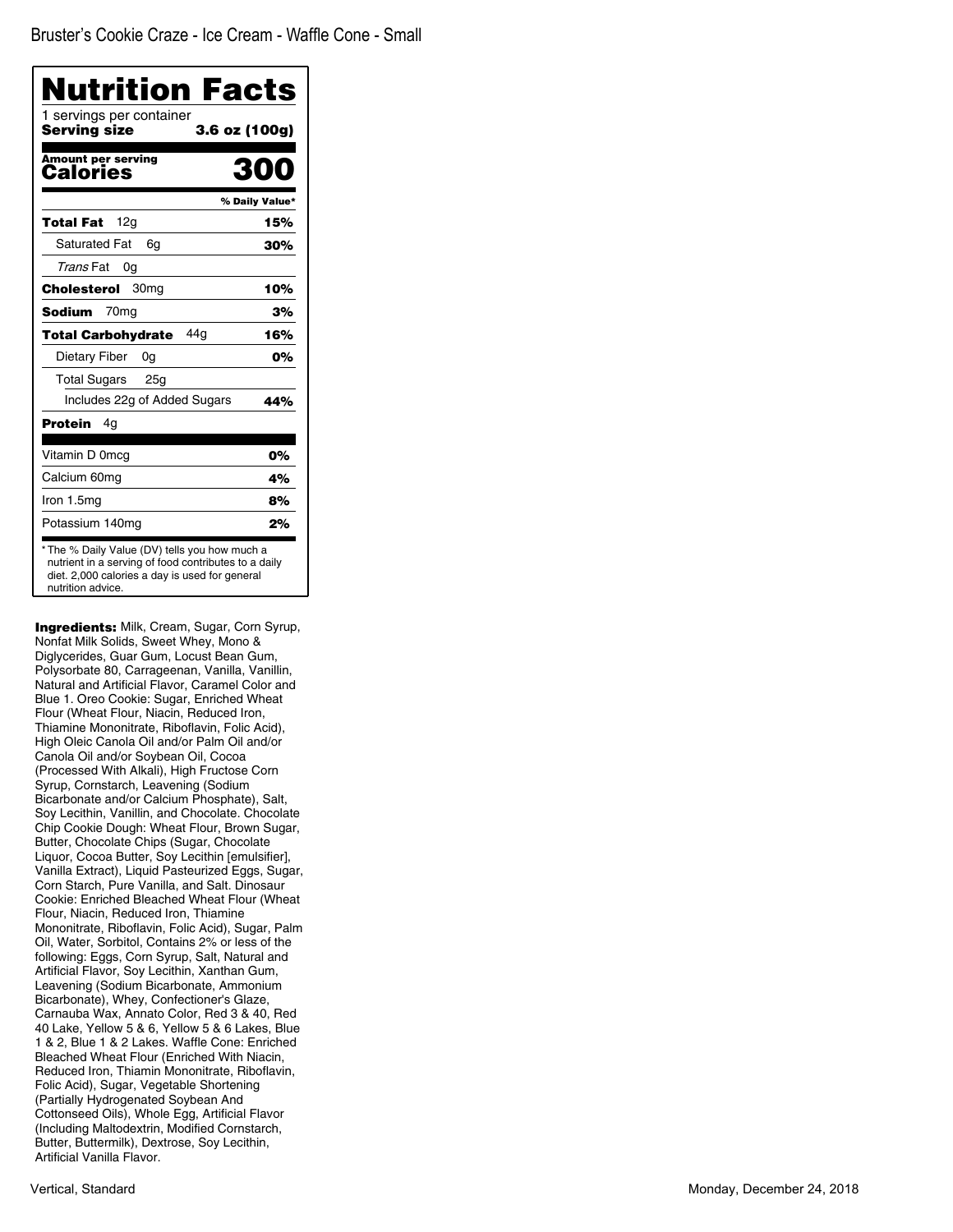Bruster's Cookie Craze - Ice Cream - Waffle Cone - Regular

| <b>Nutrition Facts</b><br>1 servings per container<br>Servina size | 6.1 oz (170g)  |
|--------------------------------------------------------------------|----------------|
| <b>Amount per serving</b><br>Calories                              | 470            |
|                                                                    | % Daily Value* |
| 21g<br>Total Fat                                                   | 27%            |
| <b>Saturated Fat</b><br>11a                                        | 55%            |
| Trans Fat<br>0g                                                    |                |
| Cholesterol<br>55 <sub>mg</sub>                                    | 18%            |
| 135 <sub>mq</sub><br><b>Sodium</b>                                 | 6%             |
| 65a<br>Total Carbohydrate                                          | 24%            |
| Dietary Fiber<br>0g                                                | 0%             |
| <b>Total Sugars</b><br>39g                                         |                |
| Includes 33g of Added Sugars                                       | 66%            |
| Protein<br>6g                                                      |                |
| Vitamin D 0mcg                                                     | 0%             |
| Calcium 120mg                                                      | 10%            |
| Iron 2.4mg                                                         | 15%            |
| Potassium 280mg                                                    | 6%             |